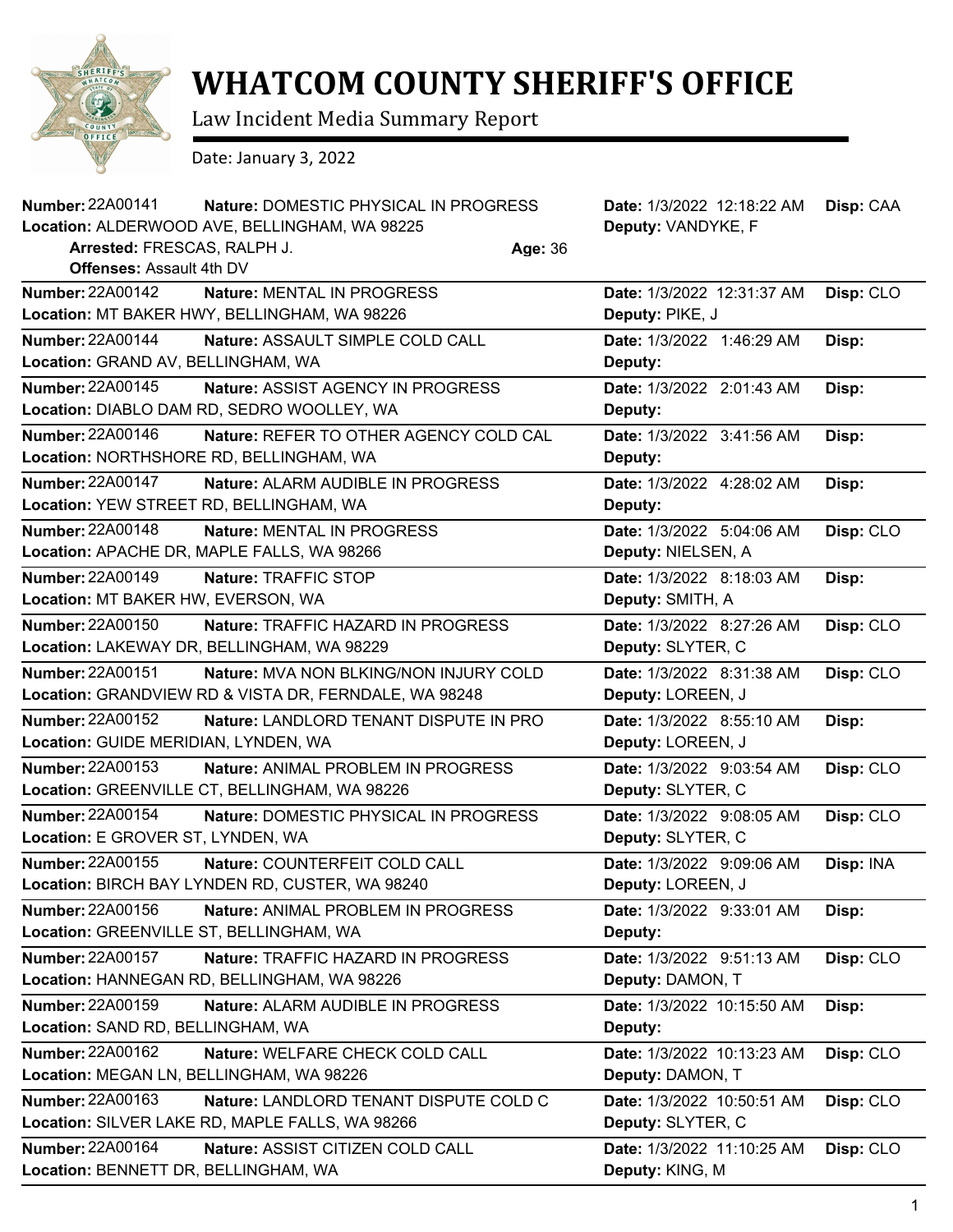|                                                                     | Date: 1/3/2022 11:21:34 AM<br>Disp: ACT |
|---------------------------------------------------------------------|-----------------------------------------|
| Location: GREEN VALLEY DR, MAPLE FALLS, WA 98266                    | Deputy: SMITH, A                        |
| <b>Number: 22A00167</b><br>Nature: SERVE PAPERS IN PROGRESS         | Disp: CLO<br>Date: 1/3/2022 11:29:12 AM |
| Location: WILLIAMSON WAY, BELLINGHAM, WA 98226                      | Deputy: SLYTER, C                       |
| <b>Number: 22A00168</b><br>Nature: FRAUD COLD CALL                  | Date: 1/3/2022 11:42:54 AM<br>Disp: CLO |
| Location: BEACH WAY DR, BLAINE, WA 98230                            | Deputy: HEINRICH, C                     |
| <b>Number: 22A00169</b><br>Nature: CIVIL PROBLEM COLD CALL          | Date: 1/3/2022 11:42:48 AM<br>Disp: CLO |
| Location: ELDER RD, FERNDALE, WA 98248                              | Deputy: KING, M                         |
| Number: 22A00170<br>Nature: TRAFFIC HAZARD IN PROGRESS              | Date: 1/3/2022 11:49:42 AM<br>Disp:     |
| Location: BIRCH BAY LYNDEN RD & CUSTER SCHOOL RD, CUSTER, WA        | Deputy: LOREEN, J                       |
| Number: 22A00172<br>Nature: WELFARE CHECK IN PROGRESS               | Date: 1/3/2022 12:30:14 PM<br>Disp:     |
| Location: NOOTKA LO, BLAINE, WA                                     | Deputy: LOREEN, J                       |
| Number: 22A00173<br>Nature: WELFARE CHECK IN PROGRESS               | Date: 1/3/2022 12:33:01 PM<br>Disp: CLO |
| Location: HOLLYWOOD AVE, BELLINGHAM, WA 98225                       | Deputy: KING, M                         |
| Number: 22A00174<br>Nature: MISSING PERSON IN PROGRESS              | Date: 1/3/2022 12:55:57 PM<br>Disp: CLO |
| Location: YEW STREET RD, BELLINGHAM, WA 98229                       | Deputy: DAMON, T                        |
| <b>Number: 22A00175</b><br><b>Nature: WELFARE CHECK IN PROGRESS</b> | Date: 1/3/2022 1:06:01 PM<br>Disp: CLO  |
| Location: CLEARBROOK RD, SUMAS, WA 98295                            | Deputy: BAUMAN, L                       |
| Number: 22A00176<br>Nature: REFER TO WSP IN PROGRESS                | Date: 1/3/2022 1:17:14 PM<br>Disp:      |
| Location: NB I5 AT & BIRCH BAY LYNDEN RD, WA                        | Deputy:                                 |
| <b>Number: 22A00177</b><br><b>Nature: REFER TO WSP IN PROGRESS</b>  | Date: 1/3/2022 1:43:07 PM<br>Disp:      |
| Location: DELTA LINE RD, FERNDALE, WA                               | Deputy:                                 |
| <b>Number: 22A00179</b><br>Nature: WELFARE CHECK IN PROGRESS        | Date: 1/3/2022 2:10:00 PM<br>Disp: INF  |
| Location: SWEET RD, BLAINE, WA 98230                                | Deputy: SLYTER, C                       |
| <b>Number: 22A00180</b><br>Nature: VEHICLE ABANDONED IN PROGRESS    | Date: 1/3/2022 2:11:04 PM<br>Disp: CLO  |
| Location: EAST ST, BLAINE, WA 98230                                 | Deputy: SLYTER, C                       |
|                                                                     |                                         |
| <b>Number: 22A00182</b><br>Nature: MISSING PERSON COLD CALL         | Date: 1/3/2022 2:23:17 PM<br>Disp:      |
| Location: CANTERBURY LN, BELLINGHAM, WA                             | Deputy: KING, M                         |
| Number: 22A00183<br>Nature: WHATCOMM RECORD IN PROGRESS             | Date: 1/3/2022 2:32:25 PM<br>Disp:      |
| Location: MISSION RD, EVERSON, WA                                   | <b>Deputy:</b>                          |
| <b>Number: 22A00184</b><br>Nature: FOLLOW UP                        | Date: 1/3/2022 2:54:03 PM<br>Disp:      |
| Location:                                                           | Deputy: ALLGIRE, J                      |
| Number: 22A00185<br>Nature: ASSIST AGENCY IN PROGRESS               | Date: 1/3/2022 2:53:04 PM<br>Disp: CLO  |
| Location: LOOMIS TRAIL RD, CUSTER, WA 98240                         | Deputy: WOOD, B                         |
| <b>Number: 22A00186</b><br>Nature: TRAFFIC SIGNAL/SIGN IN PROGRES   | Date: 1/3/2022 2:57:10 PM<br>Disp:      |
| Location: CUSTER SCHOOL RD & NB I5 AT, WA                           | Deputy:                                 |
| <b>Number: 22A00187</b><br>Nature: ASSIST CITIZEN IN PROGRESS       | Date: 1/3/2022 3:08:50 PM<br>Disp: CLO  |
| Location: WILLEYS LAKE RD, FERNDALE, WA 98248                       | Deputy: HEINRICH, C                     |
| Number: 22A00188<br>Nature: CIVIL PROBLEM IN PROGRESS               | Date: 1/3/2022 3:11:28 PM<br>Disp: CLO  |
| Location: NEEVEL RD, FERNDALE, WA 98248                             | Deputy: BAUMAN, L                       |
| <b>Number: 22A00189</b><br>Nature: MVA NON BLKING/NON INJURY IN P   | Date: 1/3/2022 3:36:25 PM<br>Disp: CLO  |
| Location: N ENTERPRISE RD & WILLEYS LAKE RD, FERNDALE, WA 98248     | Deputy: WOOD, B                         |
| Number: 22A00190<br>Nature: TRAFFIC HAZARD IN PROGRESS              | Date: 1/3/2022 3:38:54 PM<br>Disp: ACT  |
| Location: PORTAL WAY, CUSTER, WA 98240                              | Deputy: WOOD, B                         |
| <b>Number: 22A00191</b><br>Nature: SEX CRIME NO RAPE COLD CALL      | Date: 1/3/2022 3:42:42 PM<br>Disp: ACT  |
| Location: LYN CT, CUSTER, WA 98240                                  | Deputy: BAUMAN, L                       |
| <b>Number: 22A00192</b><br>Nature: MVA NON BLKING/NON INJURY IN P   | Date: 1/3/2022 3:45:40 PM<br>Disp:      |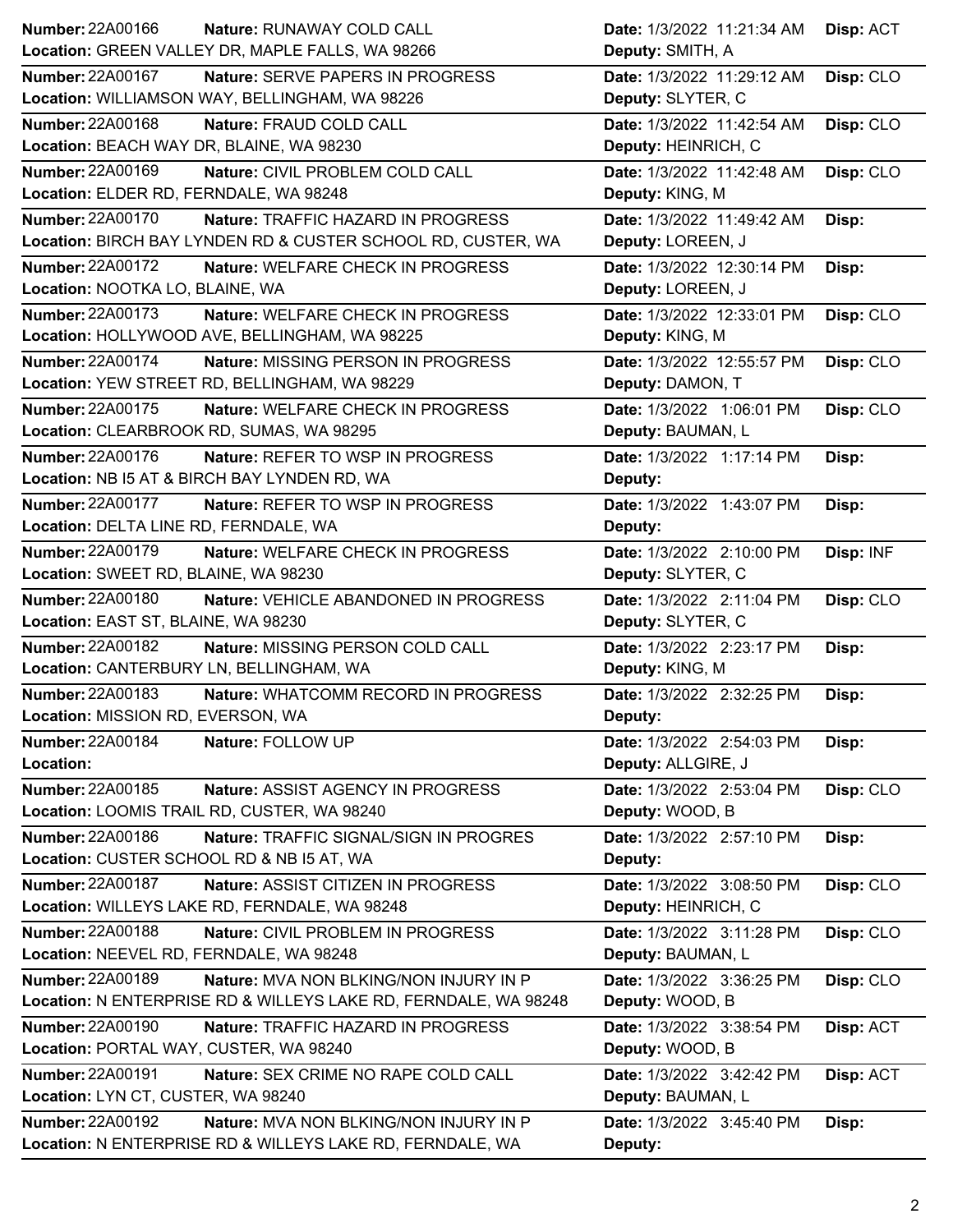| Number: 22A00193<br>Nature: DRUGS IN PROGRESS                     | Date: 1/3/2022 3:50:40 PM | Disp:     |
|-------------------------------------------------------------------|---------------------------|-----------|
| Location: OVERLAND TR, MAPLE FALLS, WA                            | Deputy: STAFFORD, M       |           |
| Number: 22A00194<br>Nature: FRAUD COLD CALL                       | Date: 1/3/2022 4:00:49 PM | Disp: CLO |
| Location: GRANDVIEW RD, FERNDALE, WA 98248                        | Deputy: HEINRICH, C       |           |
| <b>Number: 22A00195</b><br>Nature: WELFARE CHECK IN PROGRESS      | Date: 1/3/2022 4:13:31 PM | Disp: CLO |
| Location: GLENHAVEN DR, SEDRO WOOLLEY, WA 98284                   | Deputy: DAMON, T          |           |
| <b>Number: 22A00196</b><br>Nature: ASSIST CITIZEN IN PROGRESS     | Date: 1/3/2022 4:15:26 PM | Disp:     |
| Location: GOSHEN RD, BELLINGHAM, WA                               | Deputy: STAFFORD, M       |           |
| <b>Number: 22A00197</b><br>Nature: MISSING CHILD IN PROGRESS      | Date: 1/3/2022 4:18:20 PM | Disp: CLO |
| Location: TRACY PL, BLAINE, WA 98230                              | Deputy: ANDERS, J         |           |
| Number: 22A00198<br>Nature: FOLLOW UP                             | Date: 1/3/2022 4:39:48 PM | Disp:     |
| Location: NORDUM RD, EVERSON, WA                                  | Deputy: STAFFORD, M       |           |
| Number: 22A00199<br>Nature: DOMESTIC VERBAL IN PROGRESS           | Date: 1/3/2022 4:42:27 PM | Disp: INF |
| Location: HARBORVIEW RD, BLAINE, WA 98230                         | Deputy: ANDERS, J         |           |
| <b>Number: 22A00200</b><br>Nature: MESSAGE DELIVERY IN PROGRESS   | Date: 1/3/2022 5:12:56 PM | Disp:     |
| Location: BIRCH BAY LYNDEN RD, LYNDEN, WA                         | Deputy: STAFFORD, M       |           |
| <b>Number: 22A00201</b><br>Nature: SUICIDAL SUBJECT IN PROGRESS   | Date: 1/3/2022 5:48:14 PM | Disp:     |
| Location: GUIDE MERIDIAN, BELLINGHAM, WA                          | Deputy:                   |           |
| Number: 22A00202<br>Nature: VEHICLE PROWL COLD CALL               | Date: 1/3/2022 3:46:16 PM | Disp: CLO |
| Location: KNIGHT RD, BELLINGHAM, WA 98226                         | Deputy: BOYD, M           |           |
| <b>Number: 22A00203</b><br>Nature: ASSIST CITIZEN IN PROGRESS     | Date: 1/3/2022 5:53:20 PM | Disp:     |
| Location: NORTHWEST DR, BELLINGHAM, WA                            | Deputy: STAFFORD, M       |           |
| Number: 22A00205<br>Nature: TRESPASS IN PROGRESS                  | Date: 1/3/2022 6:26:37 PM | Disp:     |
| Location: LINDSAY RD, EVERSON, WA                                 | Deputy: STAFFORD, M       |           |
|                                                                   |                           |           |
| <b>Number: 22A00206</b><br>Nature: BURGLARY COLD CALL             | Date: 1/3/2022 6:31:00 PM | Disp: CLO |
| Location: HARKSELL RD, FERNDALE, WA 98248                         | Deputy: LAUGHLIN, B       |           |
| <b>Number: 22A00207</b><br>Nature: SUSPICIOUS CIRCUMSTANCES IN PR | Date: 1/3/2022 6:49:48 PM | Disp: CLO |
| Location: EAST ST, BLAINE, WA 98230                               | Deputy: WOOD, B           |           |
| <b>Number: 22A00208</b><br>Nature: SUSPICIOUS CIRCUMSTANCES IN PR | Date: 1/3/2022 6:57:26 PM | Disp:     |
| Location: SOUTH PASS RD, EVERSON, WA                              | Deputy: STAFFORD, M       |           |
| <b>Number: 22A00209</b><br>Nature: TRESPASS IN PROGRESS           | Date: 1/3/2022 7:00:52 PM | Disp:     |
| Location: CAMP 2 RD, SEDRO WOOLLEY, WA                            | Deputy: DAMON, T          |           |
| Number: 22A00210<br>Nature: SUSPICIOUS VEHICLE IN PROGRESS        | Date: 1/3/2022 7:04:58 PM | Disp: CLO |
| Location: YEW STREET RD, BELLINGHAM, WA                           | Deputy: TADDONIO, M       |           |
| <b>Number: 22A00211</b><br>Nature: MESSAGE DELIVERY IN PROGRESS   | Date: 1/3/2022 7:22:56 PM | Disp: CLO |
| Location: WHITECAP RD, BELLINGHAM, WA 98229                       | Deputy: ANDERS, J         |           |
| Number: 22A00215<br>Nature: SUSPICIOUS CIRCUMSTANCES IN PR        | Date: 1/3/2022 7:50:32 PM | Disp:     |
| Location: SUNSET DR, POINT ROBERTS, WA                            | Deputy:                   |           |
| Number: 22A00216<br>Nature: WELFARE CHECK IN PROGRESS             | Date: 1/3/2022 7:56:09 PM | Disp: CLO |
| Location: MITCHELL WAY, BELLINGHAM, WA 98226                      | Deputy: TADDONIO, M       |           |
| <b>Number: 22A00217</b><br>Nature: THEFT COLD CALL                | Date: 1/3/2022 8:02:52 PM | Disp: CLO |
| Location: BAYON RD, BELLINGHAM, WA 98225                          | Deputy: ANDERS, J         |           |
| Number: 22A00218<br>Nature: HARASSMENT COLD CALL                  | Date: 1/3/2022 8:14:00 PM | Disp:     |
| Location: ENTERPRISE RD, FERNDALE, WA                             | Deputy:                   |           |
| <b>Number: 22A00219</b><br>Nature: ALARM AUDIBLE IN PROGRESS      | Date: 1/3/2022 8:22:55 PM | Disp:     |
| Location: GLACIER SPRINGS DR, DEMING, WA                          | Deputy:                   |           |
| <b>Number: 22A00220</b><br>Nature: SUSPICIOUS VEHICLE IN PROGRESS | Date: 1/3/2022 8:15:38 PM | Disp:     |